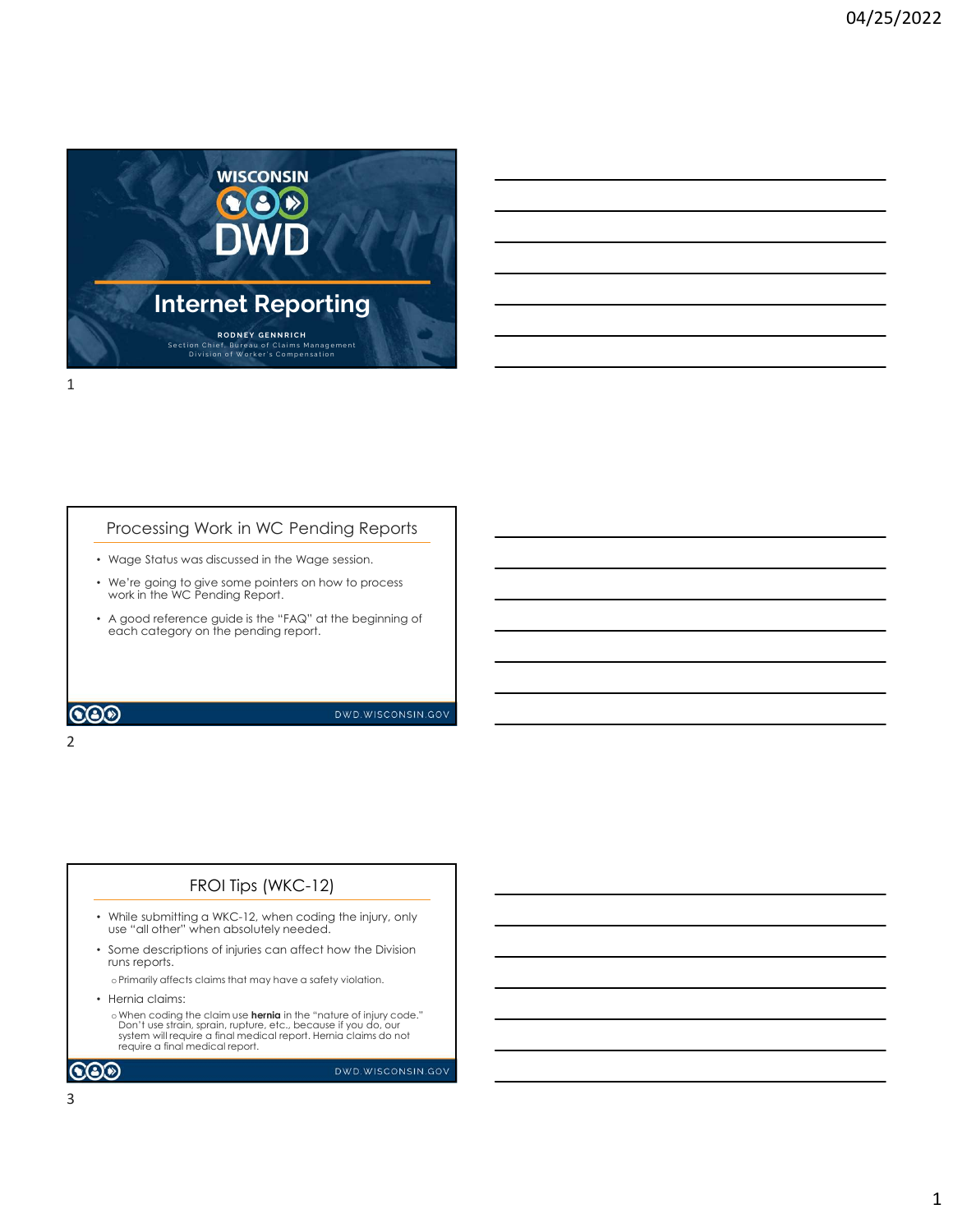#### FROI Tips (WKC-12)

- Use explicit descriptions for injuries.
- Be sure to enter date of hire: this can affect setting of wages.
- If there is NO LOST TIME or claim is denied, you do not need to submit a WKC-12.
- If the claim is NO LOST TIME but later there is Permanent Partial Disability (PPD), you will then need to submit the WKC-12.

#### $\bigcircledS$

DWD.WISCONSIN.GOV

#### 4

#### Hearing Loss: Occupational and Traumatic

• Occupational hearing loss claims:

 $5<sub>5</sub>$ 

o Do not close these out as NO LOST TIME or DENIED. We need an audiogram and medical report to do a worksheet. These will always be no lost time. We will extend the expected date on these for the first WKC-13.

• Traumatic hearing loss claims are due to an injury and should be handled like any other claim.

**COD** 

DWD.WISCONSIN.GOV

### • By law, first supplemental WKC-13s are due by the later of Waiting for First Supplemental Report: WKC-13

30 days:

oFrom the date of injury, or

oFrom the last day worked prior to the first day of lost time.

• Overdue reports are subject to \$100 surcharges and may be referred to the Office of Commissioner of Insurance (OCI) or the Bureau of Insurance Programs (BIP) for selfinsured employers.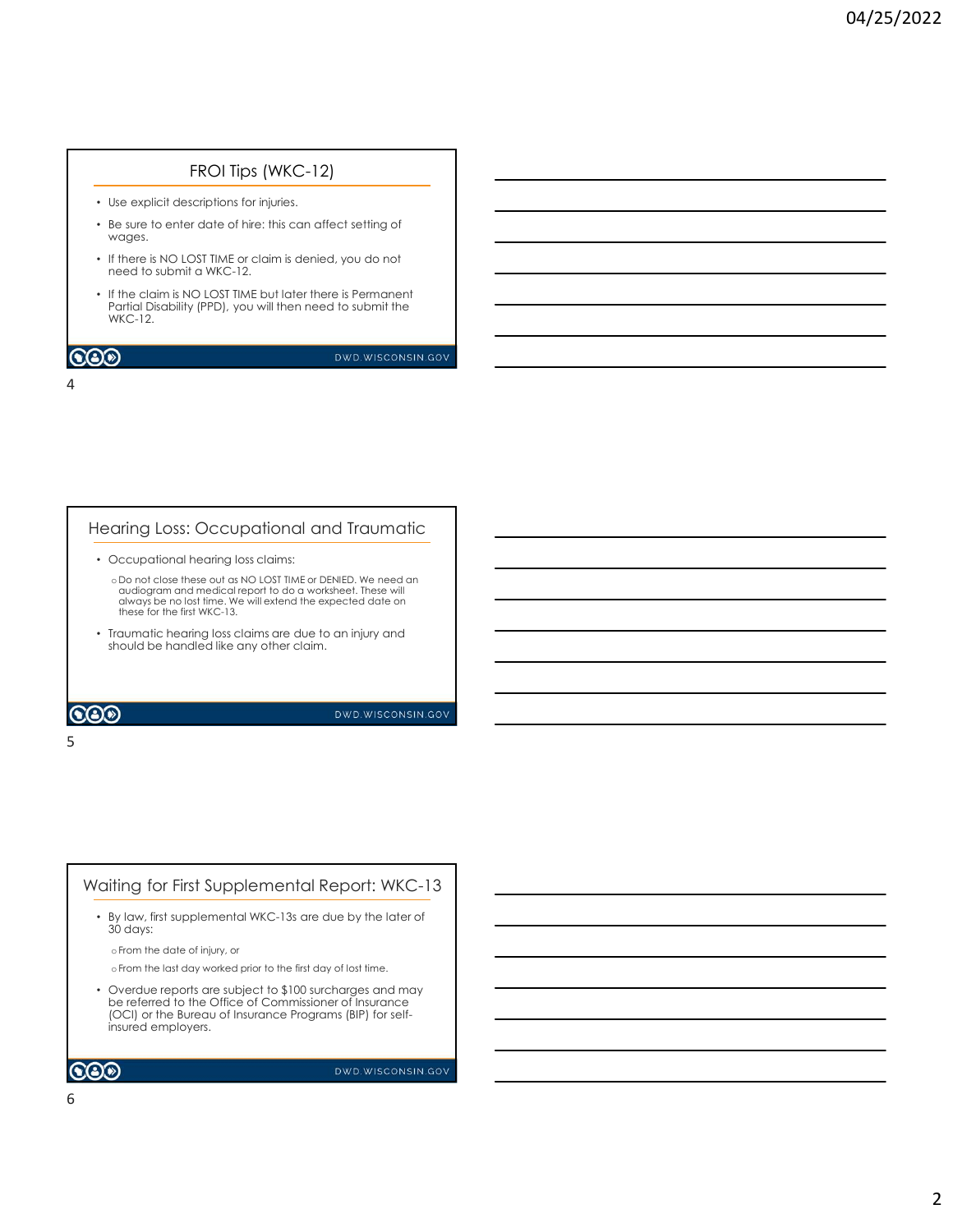#### Waiting for First Supplemental Report: WKC-13 (cont.)

- If a claim is submitted to the Division, a WKC-13 is required regardless of whether:
	- oThere is no lost time,
	- oThe claim is denied, or
	- oThe claim is being investigated.

7

• WKC-13s can be submitted through our online WC Pending Report application.

#### $\mathbf{CO}\mathcal{D}$

#### DWD.WISCONSIN.GOV

### • Within 30 days from the date you submit the WKC-12, you must either: Waiting for First Supplemental Report: WKC-13 (cont.)

oSubmit a WKC-13 showing the first payment, or

- o Advise DWD the claim is NO LOST TIME, denied, or being investigated.
- If you do not respond in those 30 days, the claim can be subject to a surcharge.

#### $\bigcircledS$

DWD.WISCONSIN.GOV

#### 8 and 2010 and 2010 and 2010 and 2010 and 2010 and 2010 and 2010 and 2010 and 2010 and 2010 and 2010 and 2010

#### Denials and Salary Continuation

• Denials:

oSubmit through the pending report, or

oSend a physical letter of denial.

o Do not enter denials as "claim denied" on our Journal screen!

• WKC-13 still required when employer is continuing employee's salary. Salary is considered a disability benefit and should be reported as "salary continued + sick leave."

```
\mathbf{CO}\mathcal{D}
```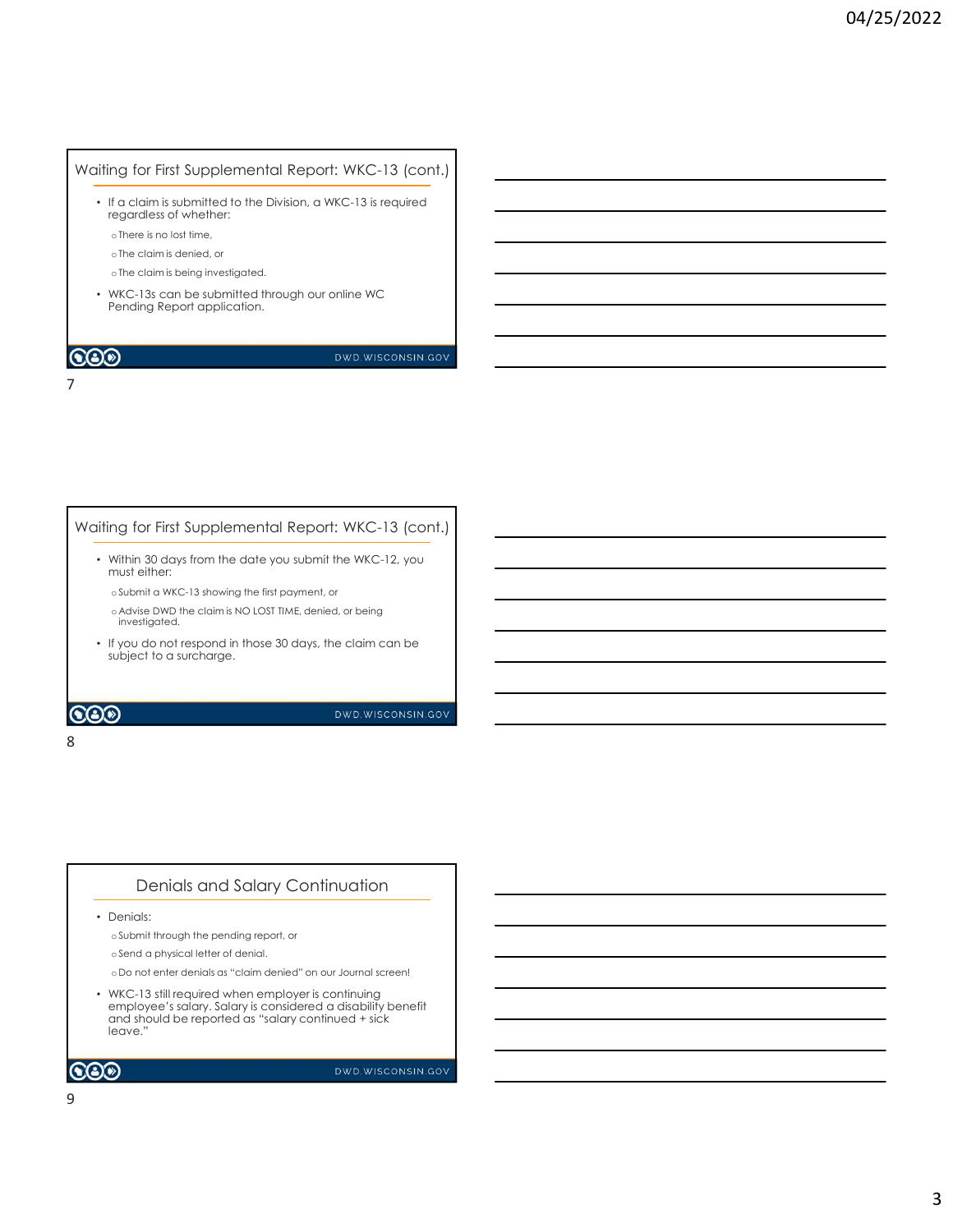### Changing Last Day Worked (LDW)

• Changing the LDW:

o Online before you submit the first WKC-13, or

10

oIf you have already sent the first WKC-13 showing payment, you  $\overline{\hspace{1.5cm}}$ either call or email us.

**COD** 

DWD.WISCONSIN.GOV

#### TTD and TPD in the Same Week

- You cannot pay Temporary Total Disability (TTD) and Temporary Partial Disability (TPD) in the same week.
- If a person returns to work with a wage loss in the middle of the week, the total week must be figured as TPD.
- TPD is reported by using Sunday to Sunday dates, using the earnings from Sunday to Saturday.
- oThe only day other than a Sunday that a period of TPD can begin  $\overline{\phantom{a}}$   $\overline{\phantom{a}}$

**COD** 

DWD.WISCONSIN.GOV

#### 11

### Waiting for Results of Insurer Investigation

• Investigations may be submitted online.

oBy law, you have only 30 days to reply.

o Need an extension of time to reply? Request by email or phone.

o Extension of time will not show up online, but once you have  $r = 0$  . The sequested it, you can assume we extended it.

 $\mathbf{CO}$ 

DWD.WISCONSIN.GOV

12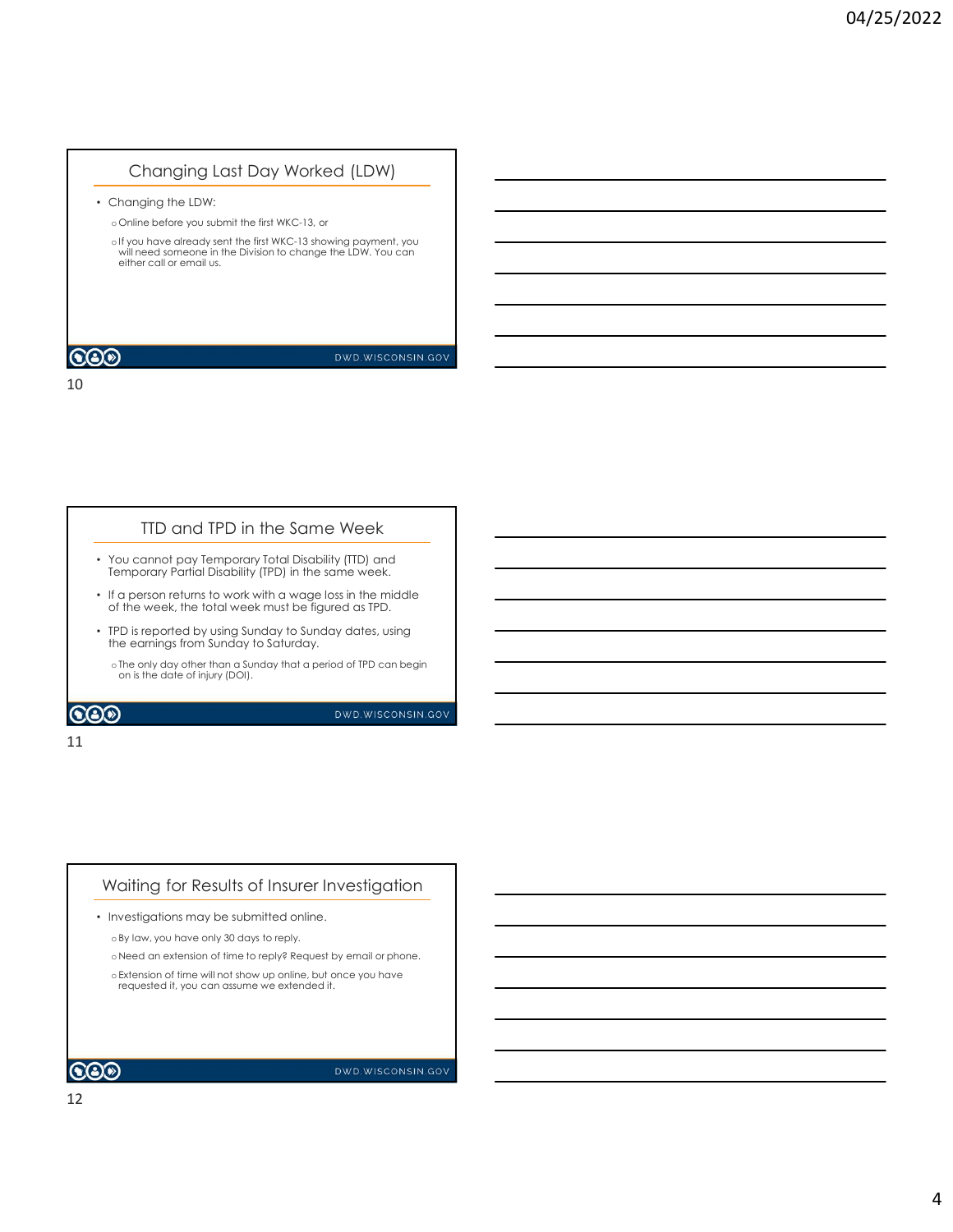#### Waiting for Results of Insurer Investigation

• We know it takes time to investigate a claim, especially if you are getting an IME.

oMake every effort to complete the investigation within a reasonable time frame.

• During investigation, it is not necessary to make a "good faith" payment.

o Advise the claimant you're investigating and put the claim in investigation status.

• If claimant isn't cooperating (refusing to attend an IME), deny the claim. The burden is then on the claimant.

 $\mathbf{CO}$ 

DWD.WISCONSIN.GOV

13

#### Due Date for Subsequent WKC-13

- Although the worker may still be receiving temporary disability, the Division will request an updated WKC-13 by the "due date" so we have current payment information on our system.
- For temporary disability claims, the "due date" is generally 180 days from the date the Division received the last WKC-13.
- When PPD is due, the due date is when the PPD would be all due and accrued.

#### **COD**

DWD.WISCONSIN.GOV

#### 14

#### Last Supplemental Report WKC-13

- By law, final supplemental WKC-13s are due within 30 days after the date of final payment.
- Since the Division does not request or record the final payment date, the Division considers these reports to be prompt if they are received within 45 days from the most recent reported return to work date.
- When PPD is due on a claim, the accrual date will reflect the date the final WKC-13 is due.

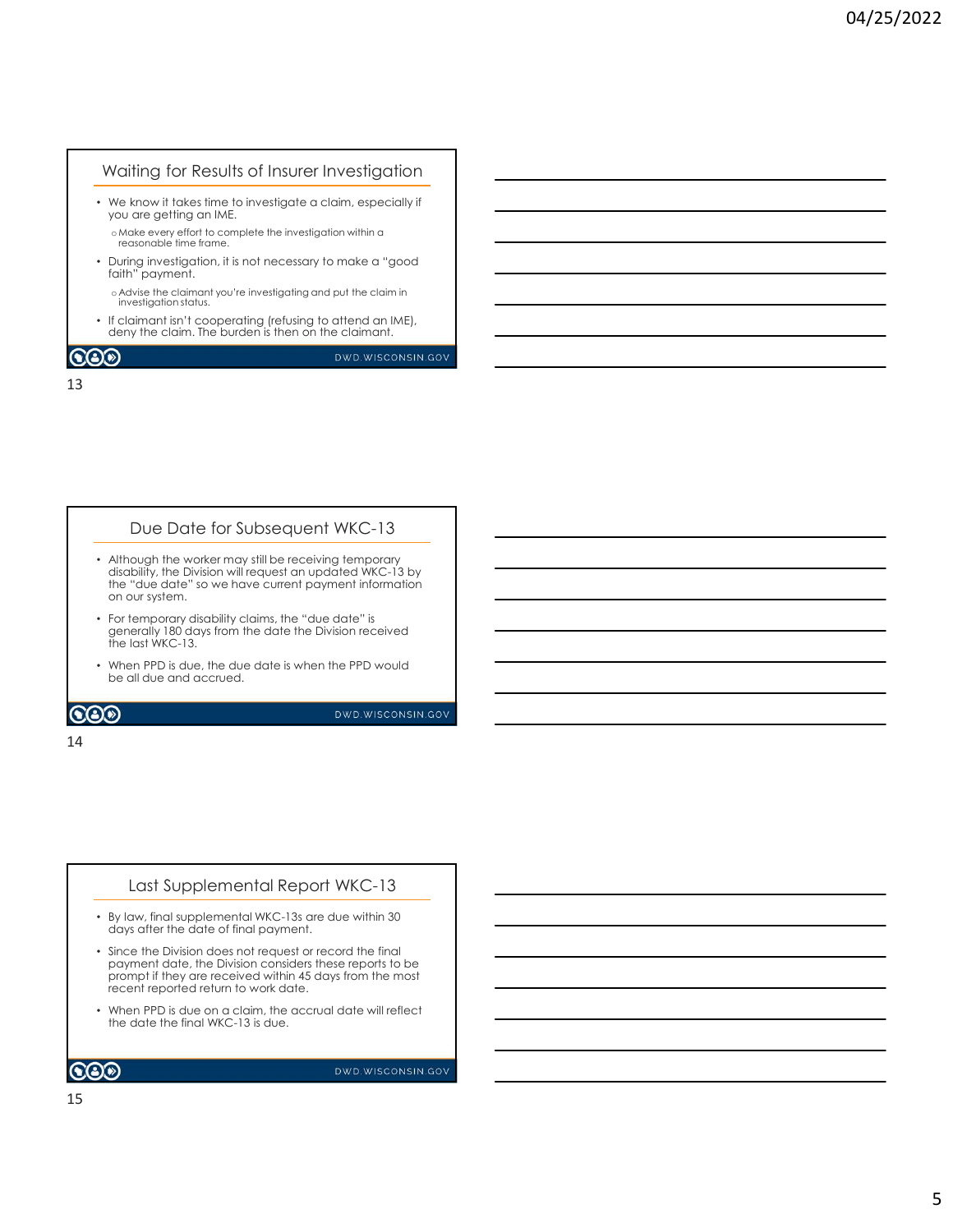#### Last Supplemental Report WKC-13 (cont.)

- When submitting a final WKC-13 showing payments payment information to enter at this time?"
- rest Supplemental Report WKC-13 (cont.)<br>
When submitting a final WKC-13 showing payments<br>
made, answer "no" to the question "Do you have more<br>
payment information to enter at this times"<br>
If you do not enter "no." the cl • If you do not enter "no," the claim will stay open, and you could receive a status letter (WC-86A) asking for further payments due. If you do not answer that letter, you could be subject to a surcharge of \$100. Mhen submitting a final WKC-13 showing payments<br>nade, answer "no" to the question - "Do you have more<br>opyrment information to enter this time g<sup>2</sup><br>opyrments due to the re-inc." the calim will stary open, and you<br>could rece World in the specifical temporary disability (TD and the continued particular temporary displacement in formulation to enter the matrix list lime  $\hat{e}^2$ .<br>
The specifical temporary displacement in the employer of the emp If you do not enter "no." the claim will stay open, and you<br>could receive a status lefter (WC-88A) esking for further<br>operators of a succession of a sure that is the cyclosical conditions.<br>Subject to a succession of  $\frac{1}{$ Amputation or server a statistical reformation or server that is the statistical conditions of a subject to a surchange of \$100.<br>
Amputation or several for the statistical research or several for the server of \$100.<br>
Amput

16

#### Waiting for Final Medical Report

By law, final medical reports are required for all claims involving:

- 
- 
- 
- 
- 

17

#### Waiting for Final Medical Report (cont.)

- Medical reports are due with the final WKC-13 30 days after the final payment.
- If you cannot submit the final medical report on time, you are required to notify the Division:

o Why it could not be sent, and

o Approximately **when** you anticipate sending the report.

#### $\bigcircledS$

DWD.WISCONSIN.GOV

18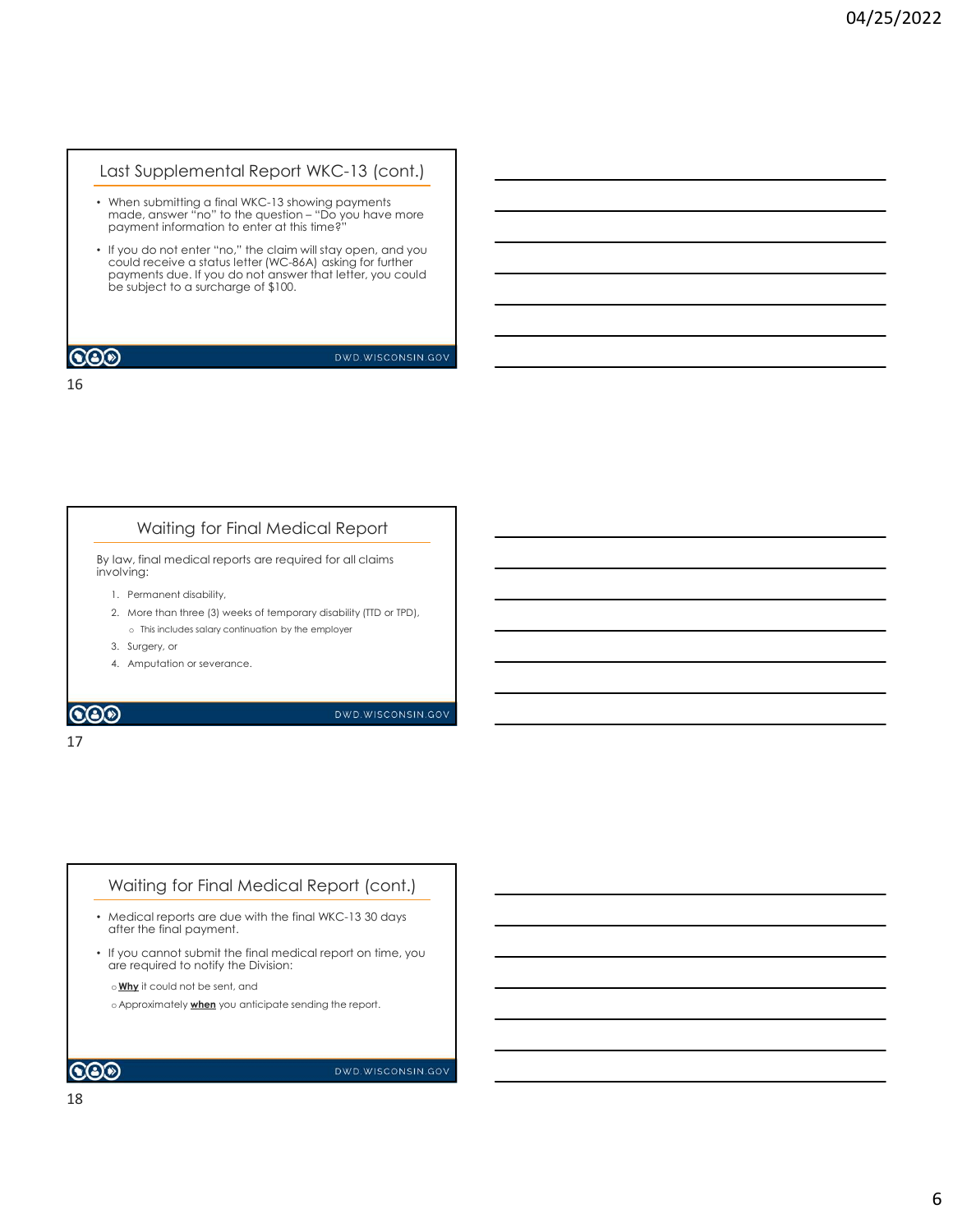#### Waiting for Final Medical Report (cont.)

• If you would like to extend a medical report expected date, use the "send medical information" button. This can only be used if the status is "waiting for final medical report."

oIf you are unable to extend the date through the pending reports<br>medical information button, use the email reply function of the pending reports or contact us by phone to request an extension.

#### **COO**

#### DWD.WISCONSIN.GOV

19

#### Waiting for Final Medical Report (cont.)

- When on the pending report and you notice the expected medical report date is coming up soon, you will want to extend that date.
	- oIf you do not update the expected medical report date in time, a surcharge automatically goes out on the actual expected date.
- o Do not wait until 2 or 3 days before the due date to send us an email! We handle emails from the pending report the day after we receive them. An email sent on Monday will not be acted upon until Tuesday. Mhen on the pending report and you notice the<br>syspected medical report date is coming up soon, you will<br>exity us on ot update the executed medical report date in line,<br>a such age another detect and call and the line,<br>a suc When on the pending report and you notice the<br>
women of period medicinal charge of any control of the second and the hime.<br>
Silve work of the distribution of the second medicinal capacities in the capacity<br>
date,<br>
a date,<br>

20

### Waiting for Final Medical Report (cont.)

- Reports are considered final only if the doctor has indicated:
	-
	-
	-
- state of the patient is discharged from care.<br>
3. The patient is discharged from care and the patient of discharged from care and the scharged from care of<br>
1. The patient Medical Examinations from the scharged from the sc are not considered final. We still require a final medical report from the treating doctor.

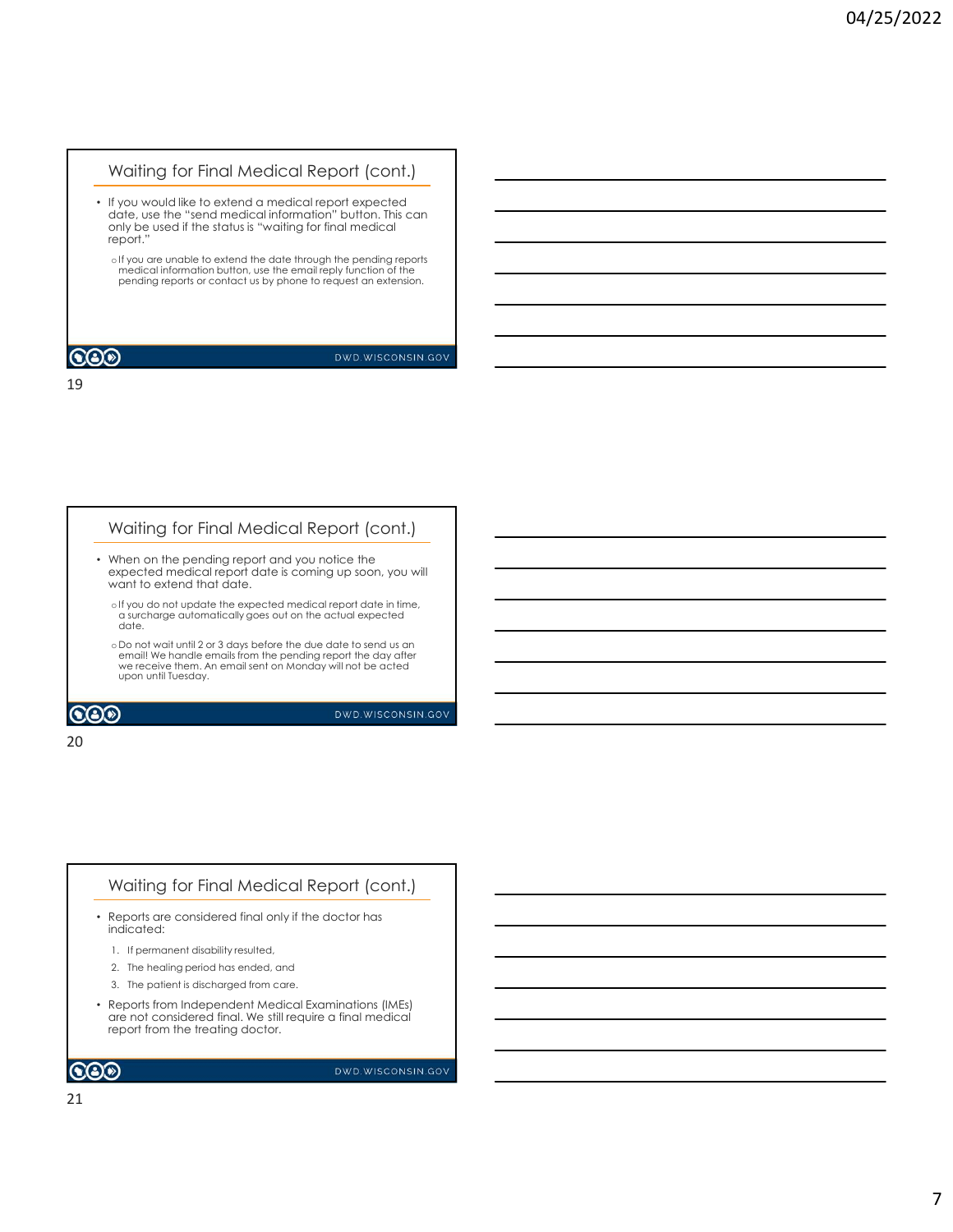#### Waiting for Final Medical Report (cont.)

- Final medical reports showing PPD will be entered as Final Perm, unless further information, such as an operative report, is needed.
- The last WKC-13 status must be "not final" because if it isn't changed, the claim would go to "Ready to Close" status and someone may come along and close the claim before the medical report is reviewed.

#### **COO**

#### DWD.WISCONSIN.GOV

22

### Waiting for Final Medical Report (cont.)

• If you are having difficulty getting a claimant to return to<br>the doctor, you can send a 30-day letter to the claimant<br>telling them they should return to the doctor or you will<br>close the claim, You are then leaving it up Fering them they are build resolution to the discrete or you will all the control of the control of the control of the control of the control of the control of the control of the control of the control of the control of th

23

#### Fatal and Permanent Total Disability

- By law, the Division requires updates on permanent total disability claims whenever there is a change in:
	- oThe injured worker's condition, or o Dependency information
- Annual updates for Fatals and Perm Totals are required.<br>The Division will send a paper status request form asking for updated claim status and amount paid.
- o AU03 form for Perm Totals
- o AU04 form for Fatal claims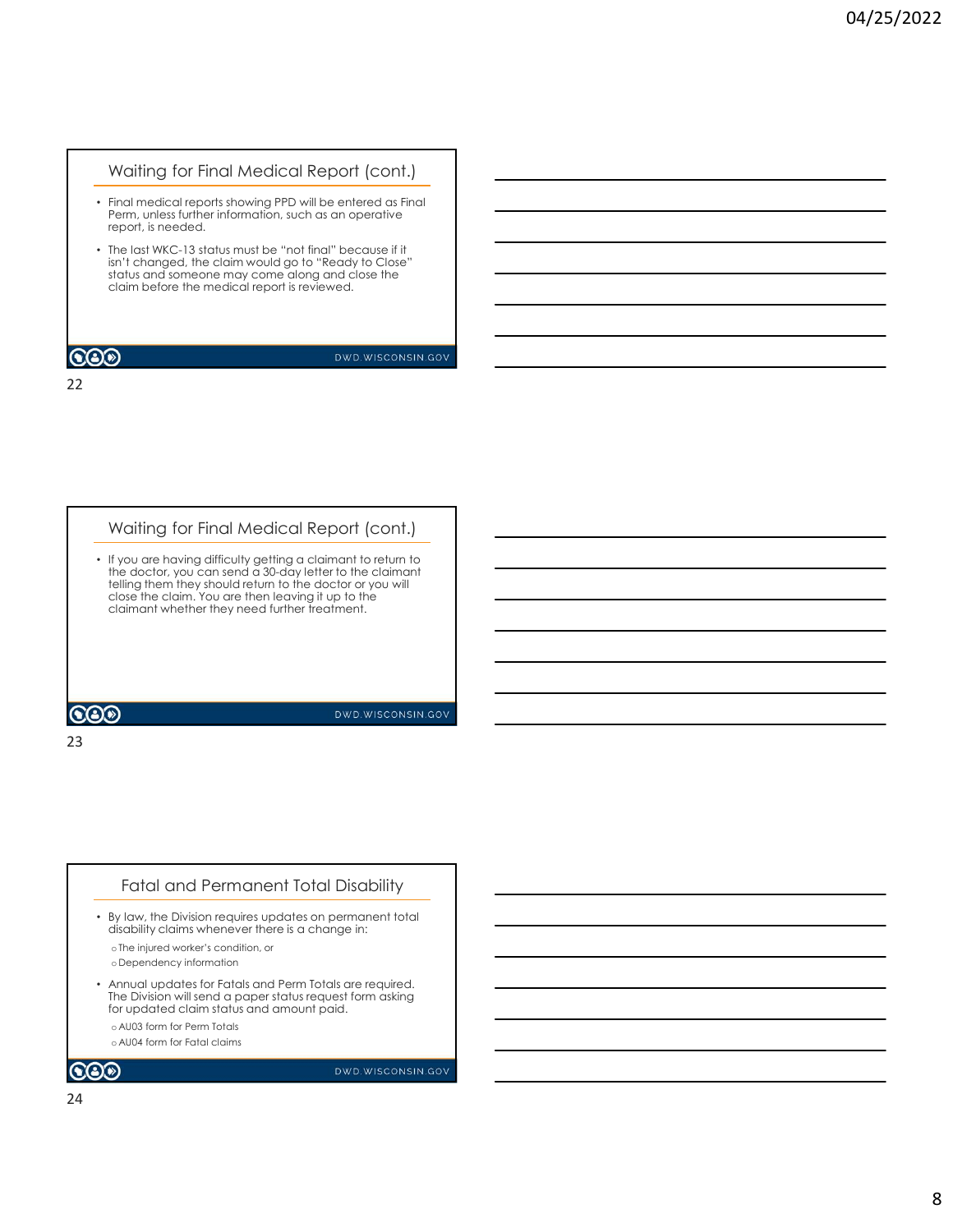#### Fatal and Permanent Total Disability (cont.)

- First reports for Fatal claims must be submitted on paper.
- Generally, updates for Fatal and Perm Total claims must be submitted on paper.
- We do accept updates through email if all the information on the status request form is addressed.

#### **COD**

#### DWD.WISCONSIN.GOV

25

#### Balance Due

- If you receive a balance due letter from the Division and are making an additional payment of TTD, TPD, or PPD, go to the View Payments screen to see what dates are on our system.
	- oEnter the exact type code and dates that were previously reported.
	- o Add the balance due amount to the previously paid amount.
	- o Do not add an additional line showing the balance due being paid.

**COD** 

DWD.WISCONSIN.GOV

#### 26 and the contract of the contract of the contract of the contract of the contract of the contract of the contract of the contract of the contract of the contract of the contract of the contract of the contract of the con

## All documents for litigated claims must be faxed to Litigated Claims

#### 608-260-3053

rather than submitted online.

 $\odot$ o

DWD.WISCONSIN.GOV

27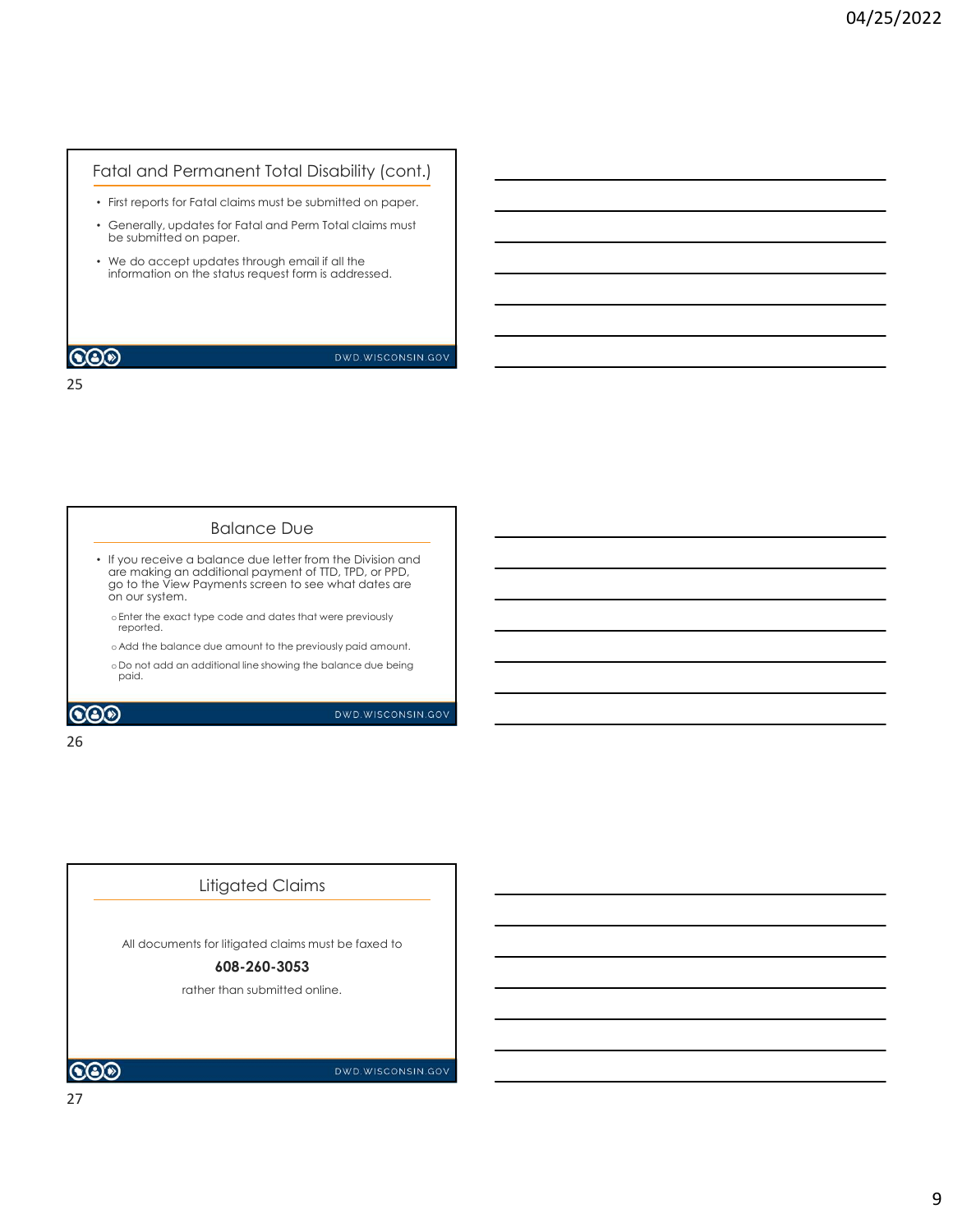### Temporary Partial Disability (TPD)

- Injured workers are eligible for TPD when, under the treating doctor's authorization, they:
	- o Are only able to work part of their normally scheduled hours and receive partial wages (sustain a wage loss), or
	- oTemporarily return to restricted work at a lower wage rate, until  $\overline{\phantom{a}}$
- If the employer is not able to accommodate the work restrictions or reduced hours, TTD continues.

#### **COD**

#### DWD.WISCONSIN.GOV

28

#### Temporary Partial Disability (cont.)

- TPD can be paid instead of TTD if the employee has a second job, depending on when the employee obtained the second job. If the second job was obtained after the injury, TPD is due if the employee would be earning less than on the job where they were injured.
	- oIf the employee had a second job at the time of the injury, the  $\overline{\hspace{1.5cm}}$   $\overline{\hspace{1.5cm}}$   $\overline{\hspace{1.5cm}}$   $\overline{\hspace{1.5cm}}$   $\overline{\hspace{1.5cm}}$   $\overline{\hspace{1.5cm}}$   $\overline{\hspace{1.5cm}}$   $\overline{\hspace{1.5cm}}$   $\overline{\hspace{1.5cm}}$   $\overline{\hspace{1.5cm}}$   $\overline{\hspace$ employee was injured on a part-time job which was expanded to either full time or the minimum 24 hours for part of a class.

**COD** 

DWD.WISCONSIN.GOV

#### 29

# • Vacation pay cannot be counted as earnings while the injured employee is on TTD or TPD, because vacation pay is an earned benefit. (102.30(2)) Temporary Partial Disability (cont.)

DWD.WISCONSIN.GOV

 $\bigcircledS$